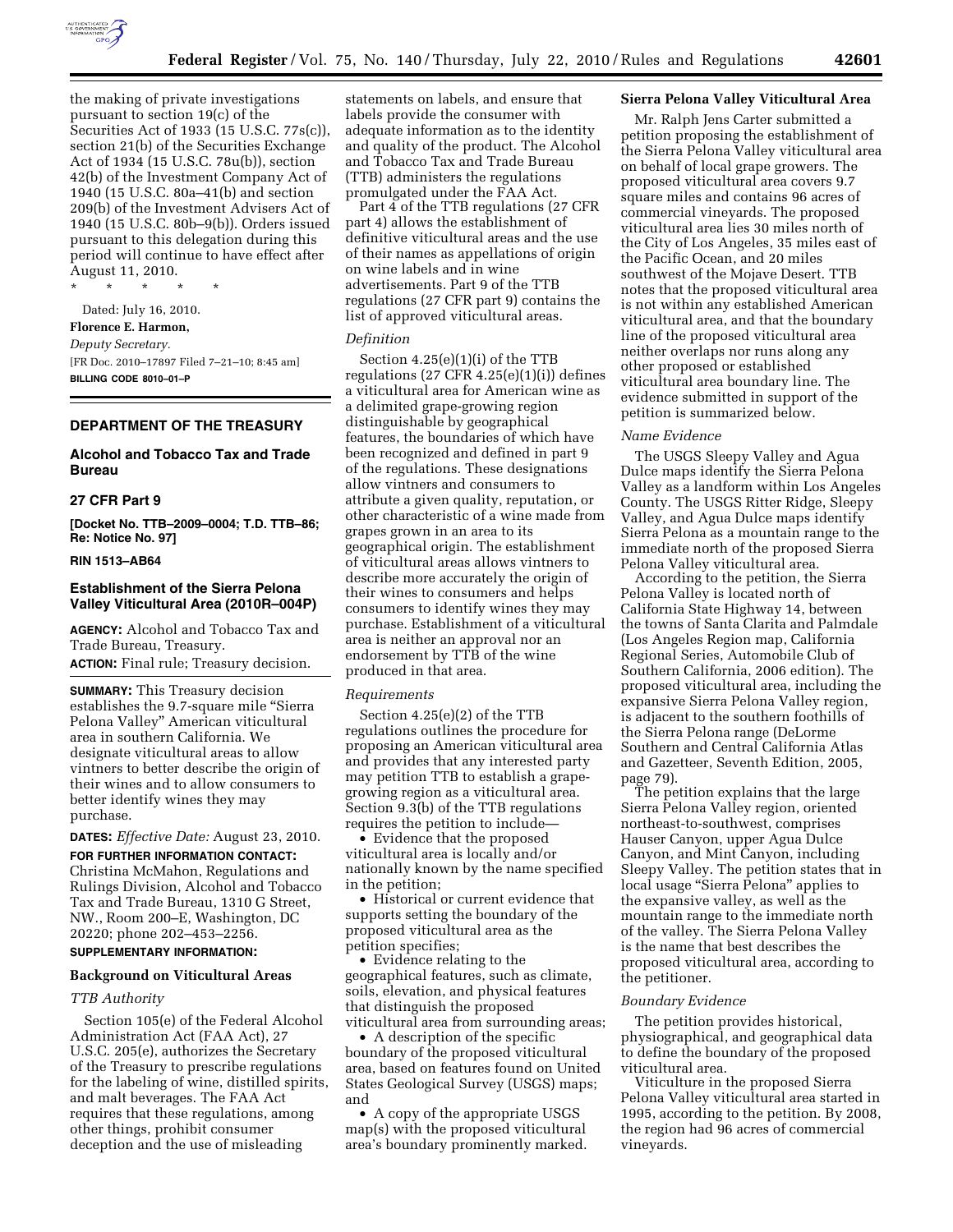The petition states that the boundary encompasses the alluvial valley fill and the gently sloping foothills just to the steep inclines. The foothills extend outward for as much as 1 mile.

The geology of the proposed viticultural area includes mostly consolidated alluvium between 23 and 37 million years old, but also includes some more recent alluvium, between 1.5 and 2 million years old, according to the petition. Further uniformity in the area is provided by a granitic intrusion, ranging from 195 to 225 million years old, that spans the Sierra Pelona Valley. In contrast to the valley alluvium and the granitic intrusion, the surrounding mountains, ranging from 195 million to 4.5 billion years old, consist mainly of very different rocks.

The petition states that elevations of the proposed viticultural area vary from 2,400 to 3,400 feet. Those of the mountains to the west and of the mountain ridges to the north, east, and south vary from 3,401 to 5,187 feet. Elevations of a canyon in the Santa Clarita area, about 5 miles southwest of the proposed boundary line, drop to approximately 1,600 feet.

#### *Distinguishing Features*

The petition asserts that the distinguishing features of the proposed Sierra Pelona Valley viticultural area include climate, geology, soils, topography, and elevation. The inland location of the Sierra Pelona Valley both influences its distinguishing features and contributes to the success of its viticulture.

## Climate

The petition, citing *[http://](http://www.wunderground.com) [www.wunderground.com](http://www.wunderground.com)* and the ''Soil Survey of the Antelope Valley Area'' (issued by the U.S. Department of Agriculture, Soil Conservation Service, 1970), states that precipitation in the proposed viticultural area averages between 9 and 12 inches per year and occurs mainly in winter. Citing ''Daymet'' (a database designed by Peter Thornton, National Center for Atmospheric Research, Climate and Global Dynamic Division, University of Colorado at Boulder), the petition states that in the Sierra Pelona Valley daily growing season temperatures can vary by 40 to 50 degrees F, with summer daytime temperatures reaching 102 degrees F, and summer nighttime temperatures frequently dropping to 50 to 60 degrees F.

To contrast the climate in the proposed viticultural area with that in the surrounding areas, the petition gives climate data for several locations outside the proposed area (''Soil Survey

of Antelope County, California''). Sandberg is at an elevation of 4,517 feet in the high mountains northwest of the proposed viticultural area, and although it has a total annual average precipitation of 12.1 inches, about the same as the upper-end precipitation in the proposed viticultural area, Sandberg has average daily growing season maximum and minimum temperatures of 77 and 54 degrees F. San Fernando, at an elevation of 977 feet in a low-lying area to the southwest of the proposed viticultural area, has a total average monthly precipitation of 16.9 inches and average daily growing season maximum and minimum temperatures of 85 and 52 degrees F. Palmdale, at an elevation of 2,665 feet in the desert due east of the proposed viticultural area, has a total average monthly precipitation of 8.9 inches and average daily growing season maximum and minimum temperatures of 87 and 55 degrees F.

Air drainage from surrounding higher elevations to the Sierra Pelona Valley floor, the petition explains, reduces the hazard of frost damage in spring. In addition, air movement across the slopes reduces the threat of leaf fungus and the need for heavy spraying of pesticides. Wind direction, according to Don McAdam, a valley resident, is frequently shifted and redirected by hills, knolls, and valleys.

The petition states that the climate of the mountainous surrounding areas does not support viticulture due to an excessively short growing season, cooler summers, and vine-killing, cold winters.

#### Geology

The petition states that the ''Geological Map of California'' (Department of Conservation, Division of Mines and Geology, compilation of Charles W. Jennings, 1977) shows that deposits of alluvium, mostly nonmarine and unconsolidated, cover most of the Sierra Pelona Valley floor. The petition further states that deposits of semiconsolidated Quaternary nonmarine alluvium cover the rest of the valley. The deposits of alluvium in the Sierra Pelona Valley have a sedimentary geology; that is, they are both sand and gravel in origin. They contrast sharply with the rocks in the areas surrounding the Sierra Pelona Valley.

The petition notes that soils on alluvial fans and terraces, like those in the proposed Sierra Pelona Valley viticultural area, are renowned throughout the world for winegrape growing (''Viticulture and the Environment,'' by John Gladstones, Winetitles, 1992).

The petition states that the alluvium that dominates the valley floor of the proposed viticultural area is significantly younger than the rocks in the surrounding regions. According to the petition, the alluvium dates from the Tertiary and Quaternary Periods of the Cenozoic Era, 37 million years old to present (''McGraw-Hill Concise Encyclopedia of Earth Science,'' 2005, and the "Geological Map of California"). The rocks on mountains to the north of the proposed viticultural area include Permian or Triassic Period schist, 195 to 280 million years old, and some Precambrian rocks, 570 million to 4.5 billion years old. The mountains to the south include Precambrian conglomerate, shale, gneiss, and sandstone.

According to the petition, the Sierra Pelona Valley is on a formation of Mesozoic granitic and metamorphic rocks, mostly gneiss and other metamorphic rocks with granitic intrusions. The petition notes that these mineral-rich rocks are particularly well suited to producing several varieties of wine, especially Syrah. To the north of the proposed viticultural area, the rocks consist of varying metasedimentary schist types of Precambrian age, but mostly of Paleozoic or Mesozoic age. A minor fault line lying along the north edge of the Sierra Pelona Valley is at the contact line between the alluvium in the Sierra Pelona Valley on the south side of the fault and the schist on the north, upland side of the fault. The south side of the fault is subsiding in places.

To the south of the proposed viticultural area, the dominant rocks are marine sedimentary and metasedimentary conglomerate, shale, sandstone, limestone, dolomite, marble, gneiss, hornfelds, and quartzitet. To the south and east, in the Vasquez Rocks County Park of Los Angeles County, basaltic rocks are on a major portion of the lower Vasquez Formation. The basaltic rocks separate the alluvium of the proposed viticultural area from the surrounding regions to the south.

#### Soils

According to the petition, climate, especially rainfall and heat, influences soils through the growth of plant types, the decomposition rate of organic matter, and the weathering of minerals (''Soil Survey of the Antelope Valley Area, California''). Rainfall in the proposed viticultural area makes it a transitional zone between desert and forest.

The soils on the valley floor in the proposed viticultural area have significant differences compared to those on the surrounding mountains. On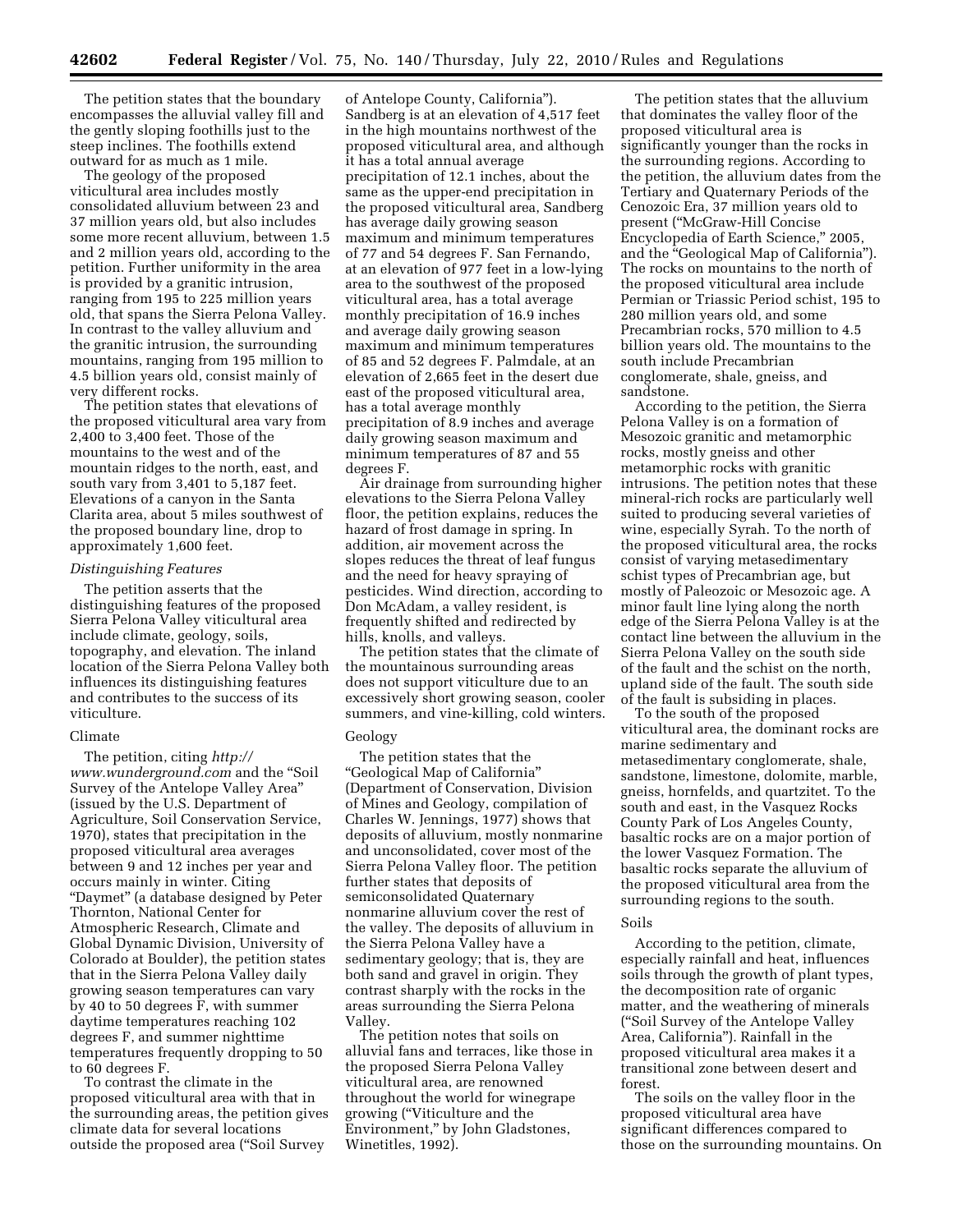the valley floor and on foot slopes at the edges of the valley floor, the soils are very deep and moderately drained (General Soil Map, ''Soil Survey of the Antelope Valley Area, California'').

The slope-wash soils on the foot slopes are poor, and have rock fragments on the surface in many areas. However, these rock fragments diffuse and reflect sunlight to lower leaves shaded by canopy, help keep the soil warm, and increase soil moisture, all of which benefits viticulture ("Terroir, The Role of Geology, Climate, and Culture in the Making of French Wines,'' by James E. Wilson, University of California Press, 1998).

And although the poor soils reduce the growth rate of the vines, the wines made from the grapes of those vines have more natural balance, according to the petition. The petition explains further that the soils of the area benefit the classic grape varieties, which generally produce well only in poor sandy soils ("Terroir, The Role of Geology, Climate, and Culture in the Making of French Wines''). The reduced vine growth rate decreases the need for summer pruning, irrigation, and use of farm equipment. On the other hand, these soils have multidirectional sun exposures, which allow for the planting of a variety of grapes.

In the proposed viticultural area soil depth is 60 inches or more. The petition states that soil depth is important for vine growth because most vine roots grow to a depth of 39 inches (''The University Wine Course: A Wine Appreciation Text & Self Tutorial,'' by Marianne W. Baldy, The Wine Appreciation Guild, 1998). Such deep roots are important because vines can extract 1 or 2 inches of moisture for each foot of rooting depth.

In contrast, the soils on the surrounding mountains are shallow, excessively drained, and infertile. They are dominantly on steep slopes, and are subject to erosion. These soils are suited to recreation, range, and wildlife, and to use as a watershed.

#### Topography

The petition explains that the large Sierra Pelona Valley region, oriented northeast-to-southwest, comprises Hauser Canyon, upper Agua Dulce Canyon, and Mint Canyon, including Sleepy Valley. The USGS Agua Dulce and Sleepy Valley maps show that the long, narrow, gentle side slopes of the Sierra Pelona Valley are surrounded by projecting mountain ridges to the north, east, and south and by a mountain and a chord of radiating canyons to the west. The petition states that the valley floor itself has many isolated knolls but that

most of the valley is on gentle slopes suited to viticulture.

The USGS Agua Dulce and Sleepy Valley maps also show that intermittent tributaries in the Sierra Pelona Valley flow into Agua Dulce Canyon and create a single, south-flowing stream that eventually joins the Santa Clara River. The petition explains that the alluvium derived from rocks at higher elevations is carried downstream by these tributaries. This pattern of alluvium deposition contributes to the unique mix of mineral and chemical soil properties in the proposed viticultural area.

The petition states that fine quality winegrapes are universally associated with soils on midslopes where outwash accumulates and deeper soils form (''Terroir, The Role of Geology, Climate, and Culture in the Making of French Wines''). These midslopes, the petition notes, are sometimes called viticulture ''bellies,'' because they hold the sediment washed from the weathered rocks above and create vineyards. In most of the proposed viticultural area, winegrapes are grown on gentle midslopes.

The petition states that the proposed viticultural area has other features besides gentle slopes favorable for viticulture. Good water and air drainage and soils with low fertility and a high mineral content produce grapevines with reduced vigor but with more natural balance.

#### Elevation

According to the USGS maps of the region and the petition, elevations in the proposed viticultural area vary from 2,400 to 3,400 feet. Elevations also gradually decline approximately 1,000 feet over the 5 miles from the east side to the west side of the proposed boundary line. At the town of Agua Dulce and the Agua Dulce Air Park in the Sierra Pelona Valley floor, elevations range from 2,500 to 2,600 feet.

The petition states that elevations outside of the proposed viticultural area are generally higher than those in the valley. Some close-in peaks in the Sierra Pelona Range are 5,187-foot Mount McDill to the north, and west of Mount McDill, a 4,973-foot promontory at Bear Springs and a 4,859-foot peak at Willow Springs. According to the petition and the USGS Sleepy Valley map, southeast of Sierra Pelona Valley, Windy Mountain stands at 3,785 feet and two unnamed peaks reach elevations of 3,791 and 3,706 feet, all within 1⁄4 to 1⁄2 mile of the 3,200-foot proposed boundary line.

## *Notice of Proposed Rulemaking and Comments Received*

TTB published Notice No. 97 regarding the proposed Sierra Pelona Valley viticultural area in the **Federal Register** (74 FR 35146) on July 20, 2009. In that notice, TTB invited comments by September 18, 2009, from all interested persons. We solicited comments on the sufficiency and accuracy of the name, climate, soils, and other required information submitted in support of the petition. We expressed particular interest in receiving comments concerning the inclusion, within the boundary line, of the valleys and canyons to the west and north that surround the Sierra Pelona Valley landform, as well as comments regarding whether there would be a conflict between the terms ''Sierra Pelona Valley" or "Sierra Pelona" and any currently used brand names.

In response to that notice, we received 17 comments, and 16 of those comments were clearly in support of establishing the proposed viticultural area. Several comments expressed the belief that the Sierra Pelona Valley is a unique grape growing area with a climate that is distinctive from neighboring areas. We also received comments stating that the establishment of the Sierra Pelona Valley viticultural area will have a positive effect on the local and State economy.

One commenter did not express any direct opposition to the establishment of the proposed viticultural area, but was strongly in favor of making the Antelope Valley part of the Sierra Pelona Valley AVA region. TTB notes, however, that the commenter did not submit any evidence to establish that the name ''Sierra Pelona Valley'' is known as referring to this additional area or any data concerning geographical features in support of this request. TTB further notes that two commenters specifically asserted that the conditions in Antelope Valley are different from those in the Sierra Pelona region. The owner of Antelope Valley Winery stated that unique conditions in the Sierra Pelona Valley lead to the creation of wines that are different from the Santa Clarita area as well as the Antelope Valley area. The President of the Antelope Valley Winegrowers Association commented that the soil and temperature conditions in the Sierra Pelona Valley differ from Antelope Valley, and that grapes in the Sierra Pelona region have a longer hang time and later harvest date than grapes in Antelope Valley.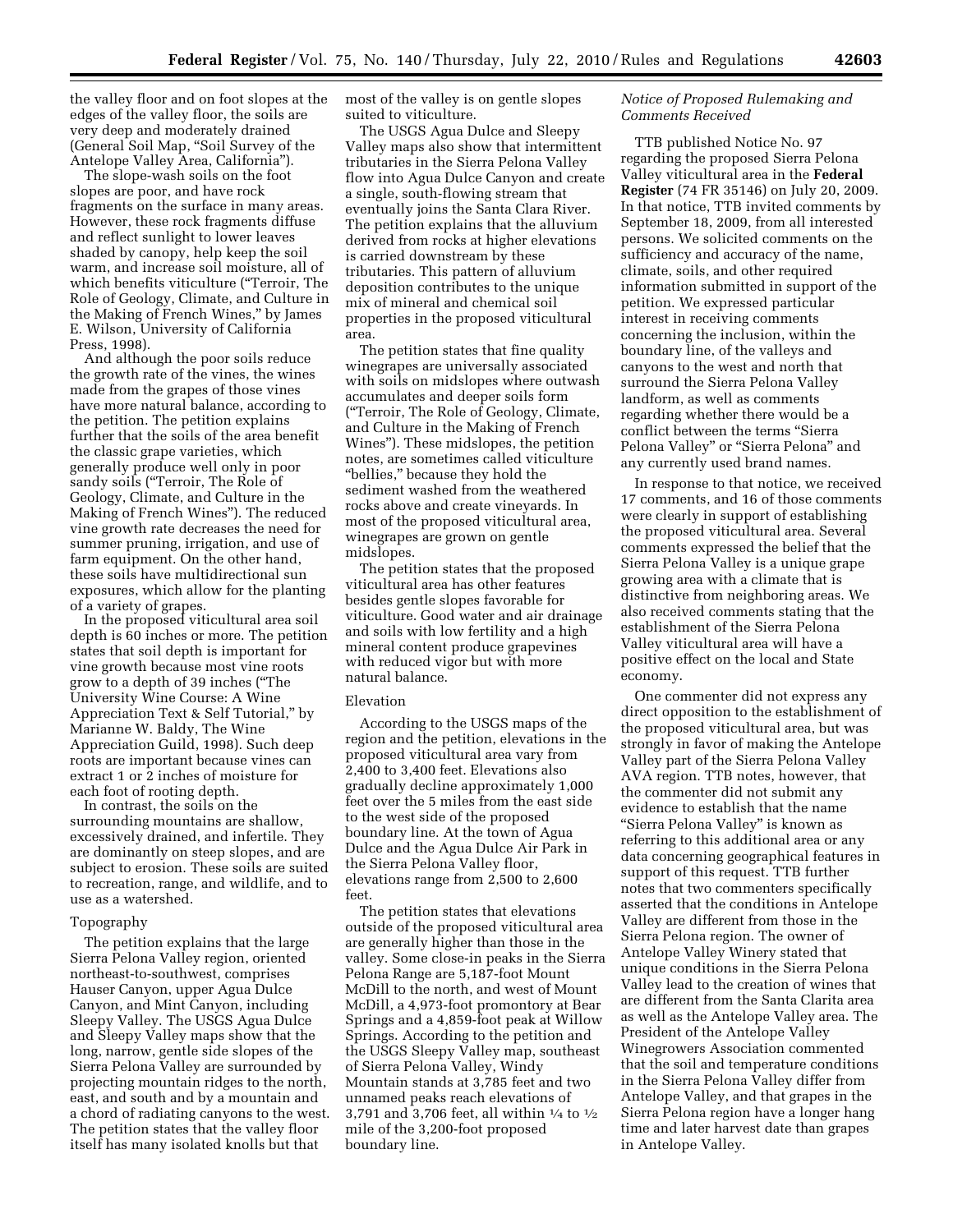#### **TTB Finding**

After careful review of the petition and the comments received, TTB finds that the evidence submitted supports the establishment of the proposed viticultural area. Accordingly, under the authority of the Federal Alcohol Administration Act and part 4 of our regulations, we establish the "Sierra Pelona Valley'' American viticultural area in Los Angeles County, California, effective 30 days from the publication date of this document.

## *Boundary Description*

See the narrative boundary description of the viticultural area in the regulatory text published at the end of this document.

## *Maps*

The maps for determining the boundary of the viticultural area are listed below in the regulatory text.

# **Impact on Current Wine Labels**

Part 4 of the TTB regulations prohibits any label reference on a wine that indicates or implies an origin other than the wine's true place of origin. With the establishment of this viticultural area and its inclusion in part 9 of the TTB regulations, its name, ''Sierra Pelona Valley,'' is recognized under 27 CFR 4.39(i)(3) as a name of viticultural significance. The text of the new regulation clarifies this point.

In addition we believe that ''Sierra Pelona'' standing alone also is a term of viticultural significance because consumers and vintners could reasonably attribute the quality, reputation, or other characteristic of wine made from grapes grown in the proposed ''Sierra Pelona Valley'' viticultural area to the name ''Sierra Pelona.'' *See* 27 CFR 4.39(i)(3), which also provides that a name has viticultural significance when so determined by the appropriate TTB officer. Therefore, the part 9 regulatory text set forth in this document specifies ''Sierra Pelona Valley'' and ''Sierra Pelona'' as terms of viticultural significance for purposes of part 4 of the TTB regulations.

Once this final rule becomes effective, wine bottlers using ''Sierra Pelona Valley" or "Sierra Pelona" in a brand name, including a trademark, or in another label reference as to the origin of the wine, will have to ensure that the product is eligible to use "Sierra Pelona Valley'' as an appellation of origin.

For a wine to be labeled with a viticultural area name or with a brand name that includes a viticultural area name or other term identified as being viticulturally significant in part 9 of the

TTB regulations, at least 85 percent of the wine must be derived from grapes grown within the area represented by that name or other term, and the wine must meet the other conditions listed in 27 CFR 4.25(e)(3). If the wine is not eligible for labeling with the viticultural area name or other viticulturally significant term and that name or term appears in the brand name, then the label is not in compliance and the bottler must change the brand name and obtain approval of a new label. Similarly, if the viticultural area name or other viticulturally significant term appears in another reference on the label in a misleading manner, the bottler would have to obtain approval of a new label. Accordingly, if a previously approved label uses the name ''Sierra Pelona Valley" or "Sierra Pelona" for a wine that does not meet the 85 percent standard, the previously approved label will be subject to revocation upon the effective date of the establishment of the Sierra Pelona Valley viticultural area.

Different rules apply if a wine has a brand name containing a viticultural area name or other viticulturally significant term that was used as a brand name on a label approved before July 7, 1986. *See* 27 CFR 4.39(i)(2) for details.

### **Regulatory Flexibility Act**

We certify that this regulation will not have a significant economic impact on a substantial number of small entities. This regulation imposes no new reporting, recordkeeping, or other administrative requirement. Any benefit derived from the use of a viticultural area name is the result of a proprietor's efforts and consumer acceptance of wines from that area. Therefore, no regulatory flexibility analysis is required.

## **Executive Order 12866**

This rule is not a significant regulatory action as defined by Executive Order 12866. Therefore, it requires no regulatory assessment.

#### **Drafting Information**

Christina McMahon of the Regulations and Rulings Division drafted this notice.

### **List of Subjects in 27 CFR Part 9**

Wine.

#### **The Regulatory Amendment**

■ For the reasons discussed in the preamble, we amend title 27 CFR, chapter I, part 9, as follows:

# **PART 9—AMERICAN VITICULTURAL AREAS**

■ 1. The authority citation for part 9 continues to read as follows: **Authority:** 27 U.S.C. 205.

### **Subpart C—Approved American Viticultural Areas**

■ 2. Subpart C is amended by adding § 9.218 to read as follows:

#### **§ 9.218 Sierra Pelona Valley.**

(a) *Name.* The name of the viticultural area described in this section is ''Sierra Pelona Valley''. For purposes of part 4 of this chapter, "Sierra Pelona Valley" and "Sierra Pelona" are terms of viticultural significance.

(b) *Approved maps.* The three United States Geological Survey 1:24,000 scale topographic maps used to determine the boundary of the Sierra Pelona Valley viticultural area are titled:

(1) Agua Dulce, CA, 1995;

- (2) Sleepy Valley, CA, 1995; and
- (3) Ritter Ridge, Calif., 1958,

Photorevised 1974.

(c) *Boundary.* The Sierra Pelona Valley viticultural area is located in Los Angeles County, California. The boundary of the Sierra Pelona Valley viticultural area is as described below:

(1) The beginning point is on the Agua Dulce map at the intersection of the section 26 east boundary line, the pipeline, and Escondido Canyon Road, a secondary highway, T5N, R14W. From the beginning point, proceed in a straight line south 0.3 mile to the line's intersection with the northeast corner of the Vasquez Rocks County Park, T5N, R14W; then

(2) Proceed southwest through section 26 along the straight lines and 90-degree turns of the county park boundary line to the line's intersection with the southeast corner of section 27, T5N, R14W; then

(3) Proceed southwest in a straight line 0.4 mile to the line's intersection with BM 2258, section 34, T5N, R14W; then

(4) Proceed west-northwest in a straight line 0.15 mile, crossing over the Agua Dulce Road, to the line's intersection with the 2,400-foot elevation line and an unimproved dirt road, section 34, T5N, R14W; then

(5) Proceed generally west along the meandering 2,400-foot elevation line to the line's intersection with the section 34 west boundary line, T5N, R14W; then

(6) Proceed north along the section 34 west boundary line 1 mile to the line's intersection with the 2,800-foot elevation line and the section 27 west boundary line; then